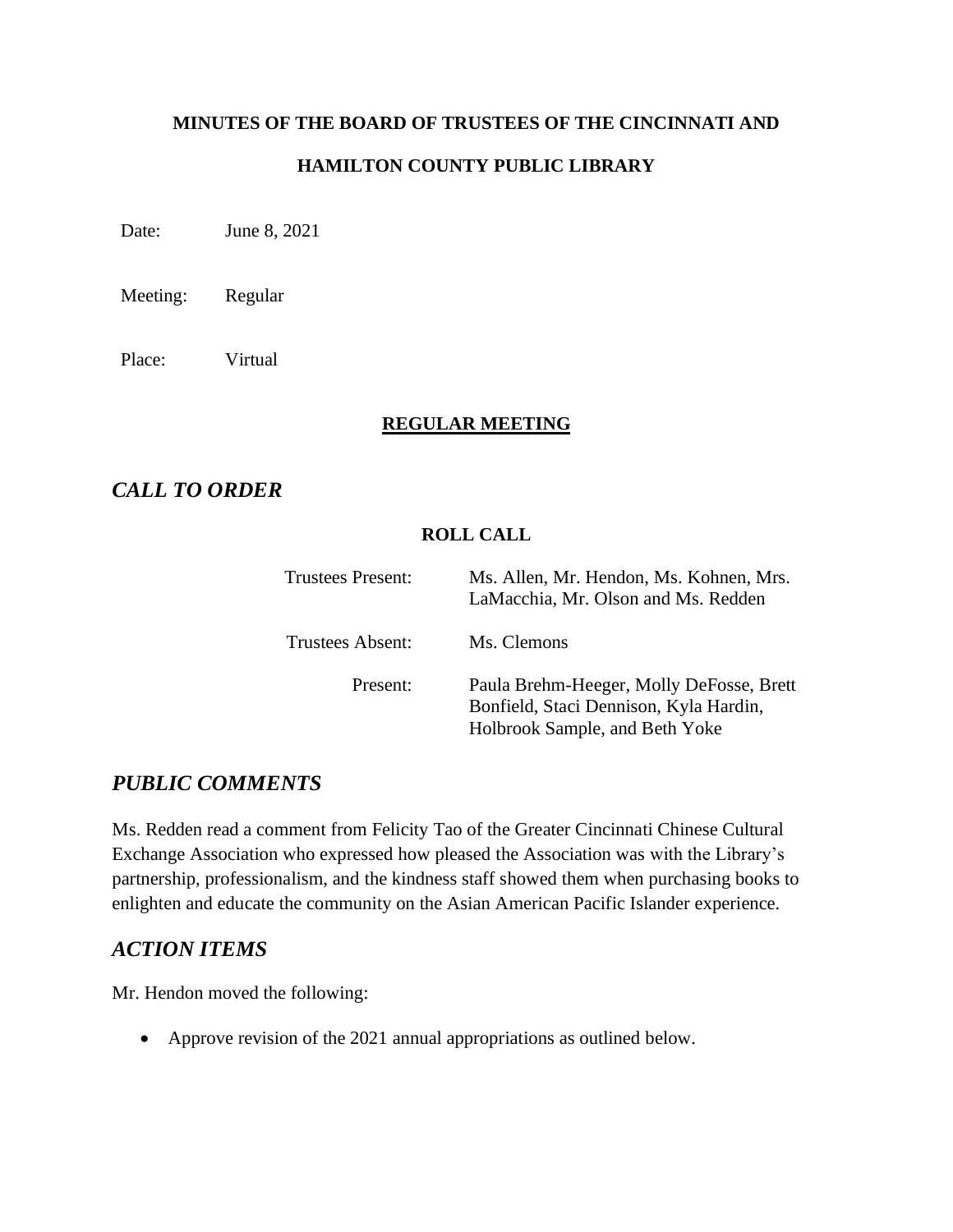In support of the branch refresh at Anderson, the ATLA organization recommends that the Library Board appropriate \$14,000 from the Anderson Non-Expendable Trust Fund to help offset the cost of the Anderson Branch Library project, specifically for expenses related to the new "Quiet Room."

| <i>Expenses</i>              |           |
|------------------------------|-----------|
| Capital Outlay - increase by | 14,000.00 |
| Increase in expenses         | 14,000.00 |

Mrs. LaMacchia seconded.

*Anderson Library Fund*

Voting for the motion by a roll call vote: Ms. Allen, Mr. Hendon, Ms. Kohnen, Mrs. LaMacchia, Mr. Olson and Ms. Redden … 6 ayes. The motion carried. **(21-2021).**

Mr. Hendon moved the following:

• Waive the post audit meeting given that the audit is almost complete and Library staff is working to complete the Comprehensive Annual Financial Report. Currently, the auditors expect to issue a clean opinion and clean GAGAS opinion and there are no management letter comments. The auditors will still send out a draft opinion/GAGAS opinion to each board member with the option to request a meeting within 5 days of receiving the email.

Mrs. LaMacchia seconded.

Voting for the motion by a roll call vote: Ms. Allen, Mr. Hendon, Ms. Kohnen, Mrs. LaMacchia, Mr. Olson and Ms. Redden … 6 ayes. The motion carried. **(22-2021).**

Mr. Hendon moved the following:

• Confirm the following change orders for the Walnut Hills Branch Accessibility project:

| Conractor                 | Trade Contract |    | Number Purpose                       | Amount     |
|---------------------------|----------------|----|--------------------------------------|------------|
| <b>Megen Construction</b> | <b>GMP</b>     | #2 | Removal of buried foundations        | 87,332.49  |
| Megen Construction        | <b>GMP</b>     | #3 | <b>Removal of buried foundations</b> | 130,998.74 |
| Megen Construction        | <b>GMP</b>     | #4 | Correct lower level slab elevations  | 30,392.58  |

Demolition of the existing building is complete and excavation for the addition is underway. As anticipated, foundations and other debris has been uncovered, resulting in change orders to remove the impacted soil, with the potential for additional changes to bring in more soil. Based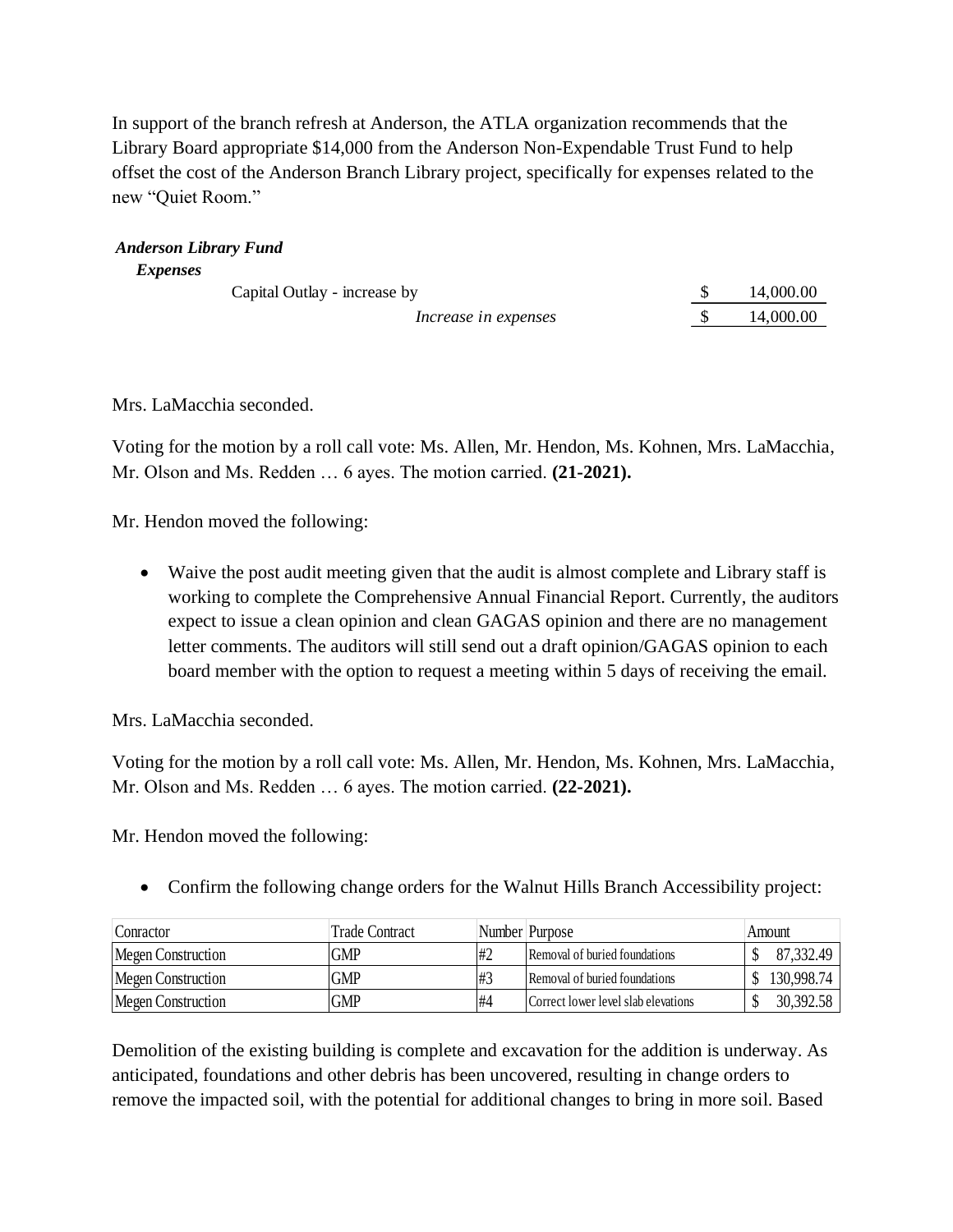on the type of construction of the original Walnut Hills building, we have also discovered uneven flooring in the basement. This means that additional floor leveling is needed.

These dollars are accounted for in the owner contingency, and we are still within the overall \$12.3 million project budget.

Mrs. LaMacchia seconded.

Voting for the motion by a roll call vote: Ms. Allen, Mr. Hendon, Ms. Kohnen, Mrs. LaMacchia, Mr. Olson and Ms. Redden … 6 ayes. The motion carried. **(23-2021).**

Mr. Hendon moved the following:

• Confirm purchase orders related to the Northside Emergency Repair project.

#### **Northside Emergency Repair Cost**

Northside Branch Library purchase orders

| Imbus Roofing Co            | Roof repair             | 33,043.00      |
|-----------------------------|-------------------------|----------------|
| American Façade Restoration | Masonry repair          | 32,200.00      |
| Enviroworx Services Inc     | Abatement               | 9,225.00<br>\$ |
| Flannery Painting Inc.      | Interior painting       | 10,300.00      |
| Valley Interior Systems Inc | Interior plaster repair | 19,227.00      |
|                             |                         | \$103,995.00   |
| Owner contingency           |                         | 25,000.00      |
| <b>Exepcted Repair cost</b> |                         | \$128,995.00   |

At the April 20, 2021 meeting, the Board waived public bidding for urgent necessity for repairs needed at the Northside Branch. Work is expected to be completed by late June and the branch will open shortly thereafter.

Mrs. LaMacchia seconded.

Voting for the motion by a roll call vote: Ms. Allen, Mr. Hendon, Ms. Kohnen, Mrs. LaMacchia, Mr. Olson and Ms. Redden … 6 ayes. The motion carried. **(24-2021).**

Mr. Hendon moved the following: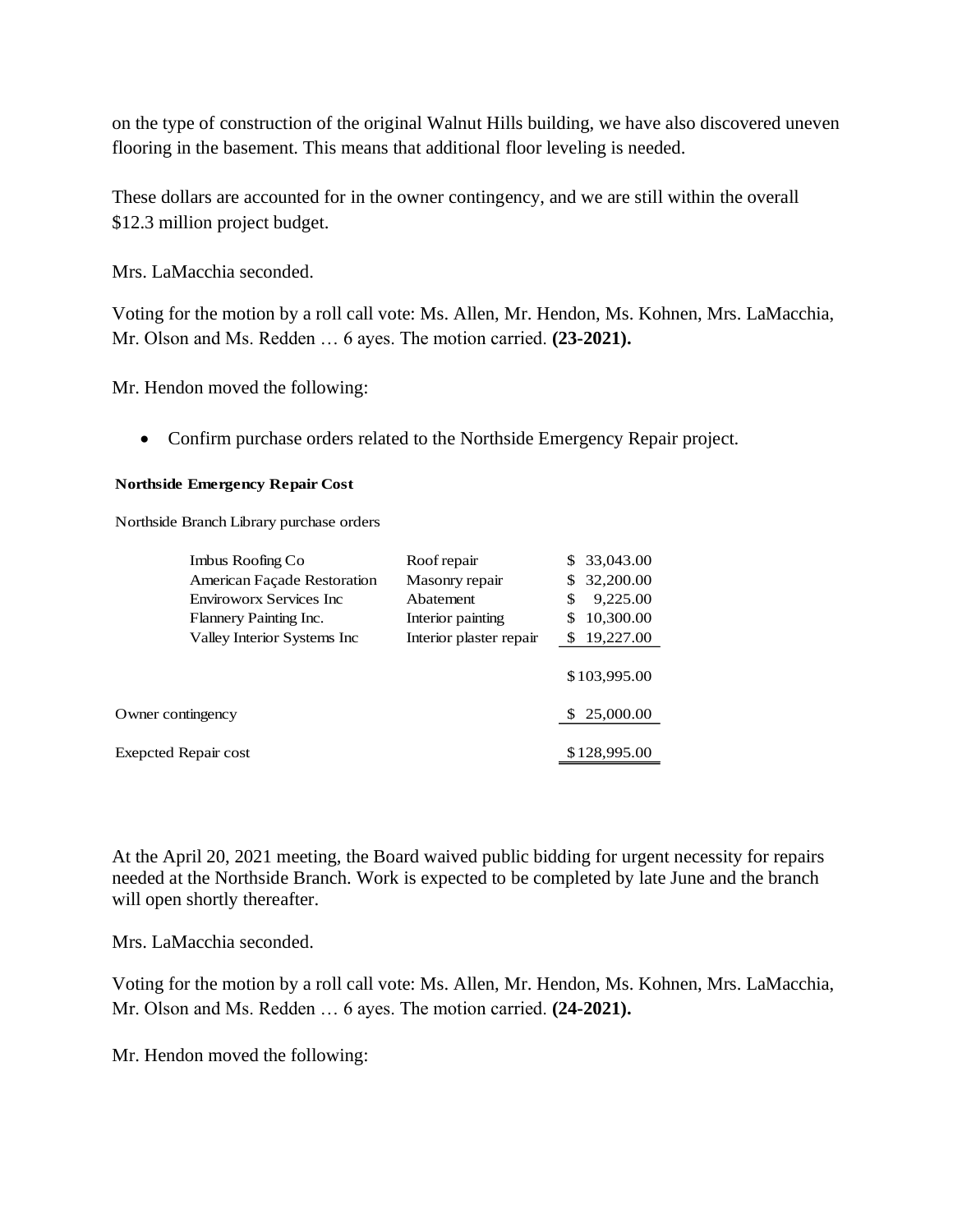- Approve adopting the Construction Manager at Risk construction delivery model for the Ongoing Maintenance Repairs 2021 – 2023 Project.
- Authorize Molly DeFosse to Coordinate and form the Construction Manager at Risk Evaluation Committee. The committee is as follows:
	- o Molly DeFosse, Coordinator
	- o Greg Olson, Trustee Advisor Role
	- o Paula Brehm-Heeger
	- o Jeff Gerrein
	- o Kathy Taylor
	- o Angela Peterson
	- o Ronnie Ross
- Authorize the bid below and authorize the committee to review the statements of qualifications, select the top three firms, interview the top three as part of the second step of the process where proposals for pricing and technical qualifications are submitted, and make a final recommendation to the Board in August 2021.

### NOTICE OF REQUEST FOR QUALIFICATIONS FOR CONSTRUCTION MANAGER AT RISK

The Cincinnati and Hamilton County Public Library is requesting statements of qualifications pursuant to Ohio Revised Code Section 9.33, et seq., from firms to provide construction manager at risk services for its ONGOING MAINTENANCE REPAIRS 2021- 2023 Project. The project may include multiple phases during the time period, authorized via a task order system under a term agreement. The Library will determine in its sole discretion whether to award work under the term agreement. Phase 1 of the project will include work at Avondale Branch, Pleasant Ridge Branch and the Corryville Branch and the work will include waterproofing, tuckpointing, and interior plaster repair and painting. The preliminary budget for Phase 1 is \$1.5M with an anticipated budget of \$4M over the term of the project. Questions may be directed to, and Requests for Qualifications may be obtained by written request from Molly DeFosse, Chief Finance and Facilities Officer, at [capitalprojectsubmissions@cincinnatilibrary.org.](mailto:capitalprojectsubmissions@cincinnatilibrary.org) Qualifications will be accepted until 12:00 p.m. local time, July 9, 2021.

• Approve the following advertisement for a design professional:

# NOTICE OF REQUEST FOR QUALIFICATIONS ONGOING MAINTENANCE REPAIRS 2021-2023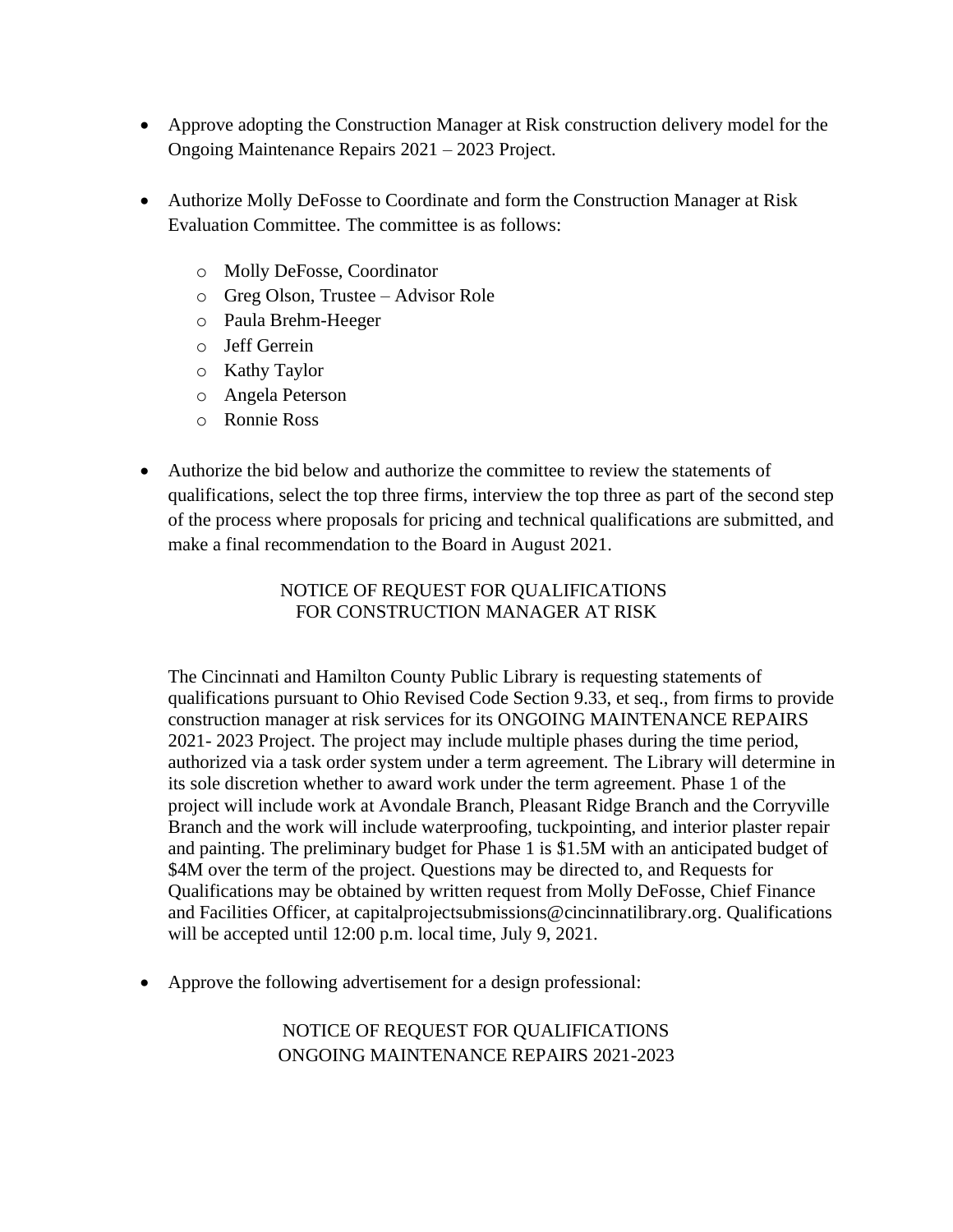The Cincinnati and Hamilton County Public Library is requesting statements of qualifications pursuant to Ohio Revised Code Sections 153.65-153.71, from firms to provide design services for Ongoing Maintenance Repair projects between 2021 and 2023 under a term agreement with individual phases to be authorized via a task order system. The Library will determine in its sole discretion whether to award future phases to the Architect under the term agreement.

The source of funding is from the Building and Repair Fund budget of the Cincinnati and Hamilton County Public Library. The anticipated date for commencing design is August 2021 starting with Phase 1 which will include work at Avondale Branch, Pleasant Ridge Branch and the Corryville Branch and the work will include waterproofing, tuckpointing, and interior plaster repair and painting. The preliminary budget for Phase 1 is \$1.5M with an anticipated budget of \$4M over the term of the project. Questions may be directed to, and Requests for Qualifications may be obtained by written request from Molly DeFosse, Chief Finance and Facilities Officer, at [capitalprojectsubmissions@cincinnatilibrary.org.](mailto:capitalprojectsubmissions@cincinnatilibrary.org) Qualifications will be accepted until 4:00 p.m. local time, July 7, 2021.

The planning for the FMP included funding for ongoing maintenance and lifecycle replacements. In hopes to get ahead of some of the urgent issues, the Facilities team is working to compile the most critical issues. In the interest of time, we are proposing hiring a CMR so that we can obtain individual Guaranteed Maximum Price (GMP) proposals as project scopes are identified and any necessary design work is completed. The GMP's will be presented to the Board for approval as they are developed, and we expect several GMP packages between 2021-2023.

Mrs. LaMacchia seconded.

Voting for the motion by a roll call vote: Ms. Allen, Mr. Hendon, Ms. Kohnen, Mrs. LaMacchia, Mr. Olson and Ms. Redden … 6 ayes. The motion carried. **(25-2021).**

# *INFORMATIONAL ITEMS*

# **EVA JANE ROMAINE COOMBE DIRECTOR'S REPORT**

Ms. Brehm-Heeger reported that:

- On May 4, Ohioans approved all nine public library issues on local ballots around the state. This included eight renewals and one renewal with an increase. The levies passed by wide margins with the average voter approval rate of 81%.
- Earlier this month the Ohio Senate unveiled their version of the state operating budget, Sub. House Bill (HB) 110 which does add language to the budget bill to maintain the Public Library Fund at 1.70%. We deeply appreciate the Senate taking action to make Ohio's Public Libraries a priority. The Senate Finance Committee will hold several hearings followed by an omnibus amendment for any additional changes before a full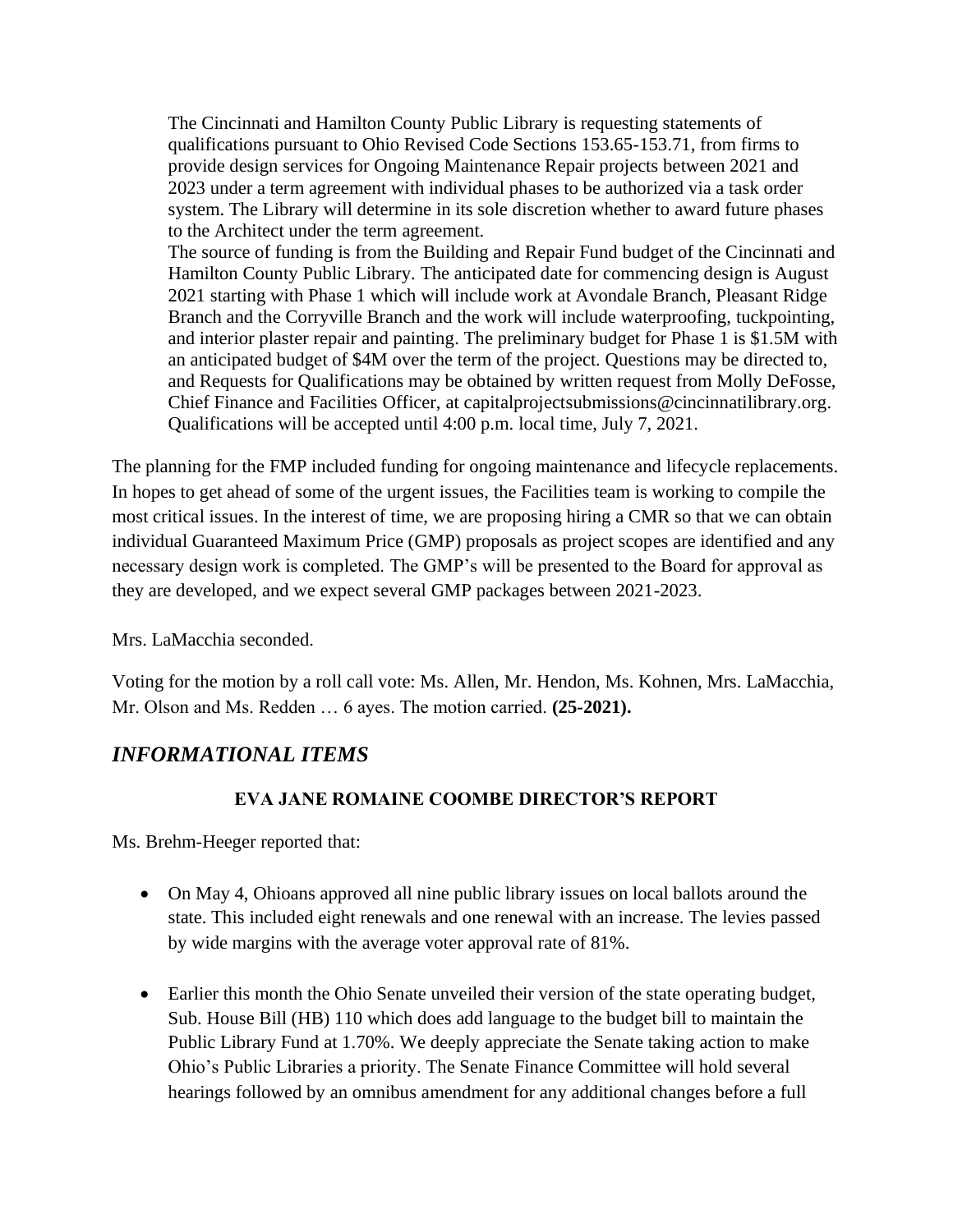vote by the Senate on or about June 10. Once passed by the Senate, the bill will then be discussed in a conference committee where leaders from both chambers will reconcile the differences between the two versions.

- We continue to assess service provision as the pandemic situation evolves and in June added back pre-pandemic evening hours at our largest locations. Following the July 4th holiday week, we will restore remaining locations to pre-pandemic hours and add two hours per week at our neighborhood branches as well as open our drive-thrus for service on Sundays at locations that had not previously offered any Sunday service. The addition of drive-thru only hours on Sunday is in response to the popularity of this service delivery method we witnessed during the pandemic, and it appears to be an enduring trend. While there is a staffing cost for this service, it is not nearly as significant as adding full Sunday service to locations. We will assess the demand for drive-thru only Sunday hours as we (hopefully) continue to move beyond pandemic times.
- This spring has been a very active time for media attention around our Library. Community partnerships receiving media attention included the partnerships with community, city and county health care providers to offer COVID-19 testing and vaccine options at our library locations. This included an extensive visit on May 7 by Governor DeWine to our newly renovated and expanded Price Hill Branch during a pop-up vaccination clinic. He was joined by Cincinnati Health Commissioner Melba Moore and Hamilton County Commissioner Alicia Reece for a press conference where they spoke about coordinated efforts between the state, city, and county to ensure anyone who wants to be vaccinated in the region has the opportunity to receive one.

On the partnership front, area schools, in particular Cincinnati Public Schools, participation in expanding their students access to our Library's eBook collection via the SORA program received local media mention, as did our partnerships with the Cincinnati Museum Center and FC Cincinnati (West End Courtyard Technology project) in the national publication *Computers in Libraries* who invited me to write an article on our partnerships designed to close the digital divide.

Several news outlets, including The Cincinnati Enquirer, have run articles and segments about the Library's potential loss of state funding and local media continues to express interest in the new Price Hill Branch as well as the renovation and expansion we are doing on the Walnut Hills Branch.

### **FACILITIES AND FINANCE AND AUDIT COMMITTEE REPORT**

Mr. Hendon reported that: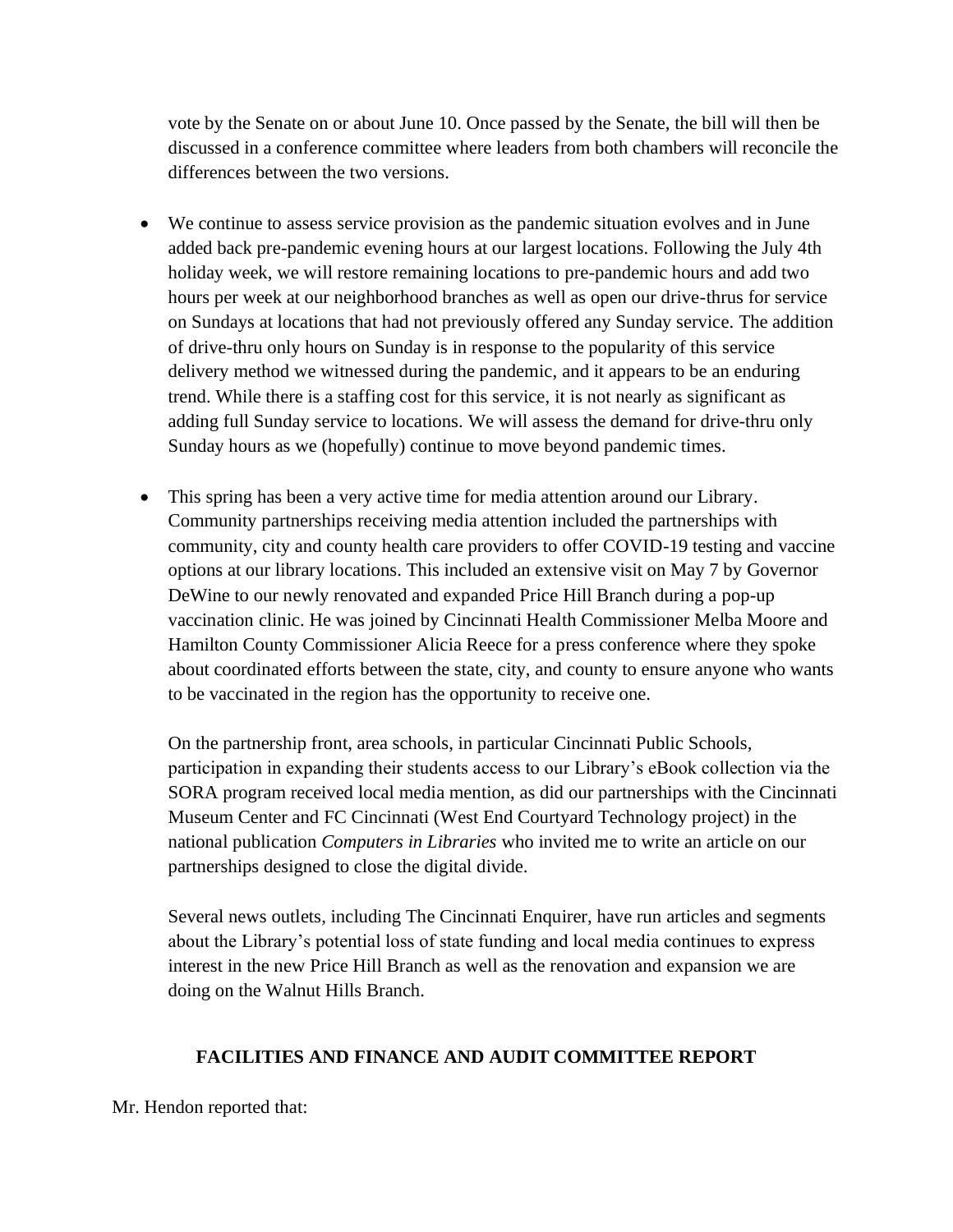- The Library is continuing to work on the land acquisition for the future Forest Park Branch. Working with our realtor and legal counsel, we have submitted an initial letter of intent (LOI) to purchase the land across the street from the Library which will be submitted for Board approval, pending negotiated terms. The property had previously been a recreation facility which included a swimming pool. The pool was demolished and the debris was buried on the property. Based on this and the topography of the property, we expect there to be some site challenges which is being considered as a component of the LOI. We plan to employ the Construction Manager at Risk delivery model on this project and are seeking Board approval for this process with the final decision. We will advertise for a design professional (previously approved by the Board in April 2021) once we have a better position on the property and adjust the due date accordingly.
- As part of the Main Library project, the Board approved the maximum GMP for the Skylight Replacement at the February 2021 Board Meeting inclusive of CMR fee and CMR contingency equal to or less than \$2,580,000 with the total project estimate of \$3.1 million. The actual GMP is \$2,359,102, and the project budget remains at \$3,100,000 in order to maintain a conservative owner contingency.

The elevator and skylight projects are expected to start in the next 30 days. During the summer, we plan to continue south building service in the 1950s building as well as service in the north building. In anticipation of the disruption and scaffolding, we intend to keep activity in the 1980s building to a minimum. We will monitor the impact on service along with the schedule of work and provide a report in August. We consider ourselves fortunate to have the two buildings which will provide us with the opportunity to maintain continuity of service.

The design team is continuing work on schematic design for the overall project. We are currently planning for two early bid packages with the following timelines:

| 7/9/2021             |
|----------------------|
| 8/10/2021            |
| 8/15/2021-11/15/2021 |
|                      |
| 9/3/2021             |
| 10/12/2021           |
| 11/19/2021           |
|                      |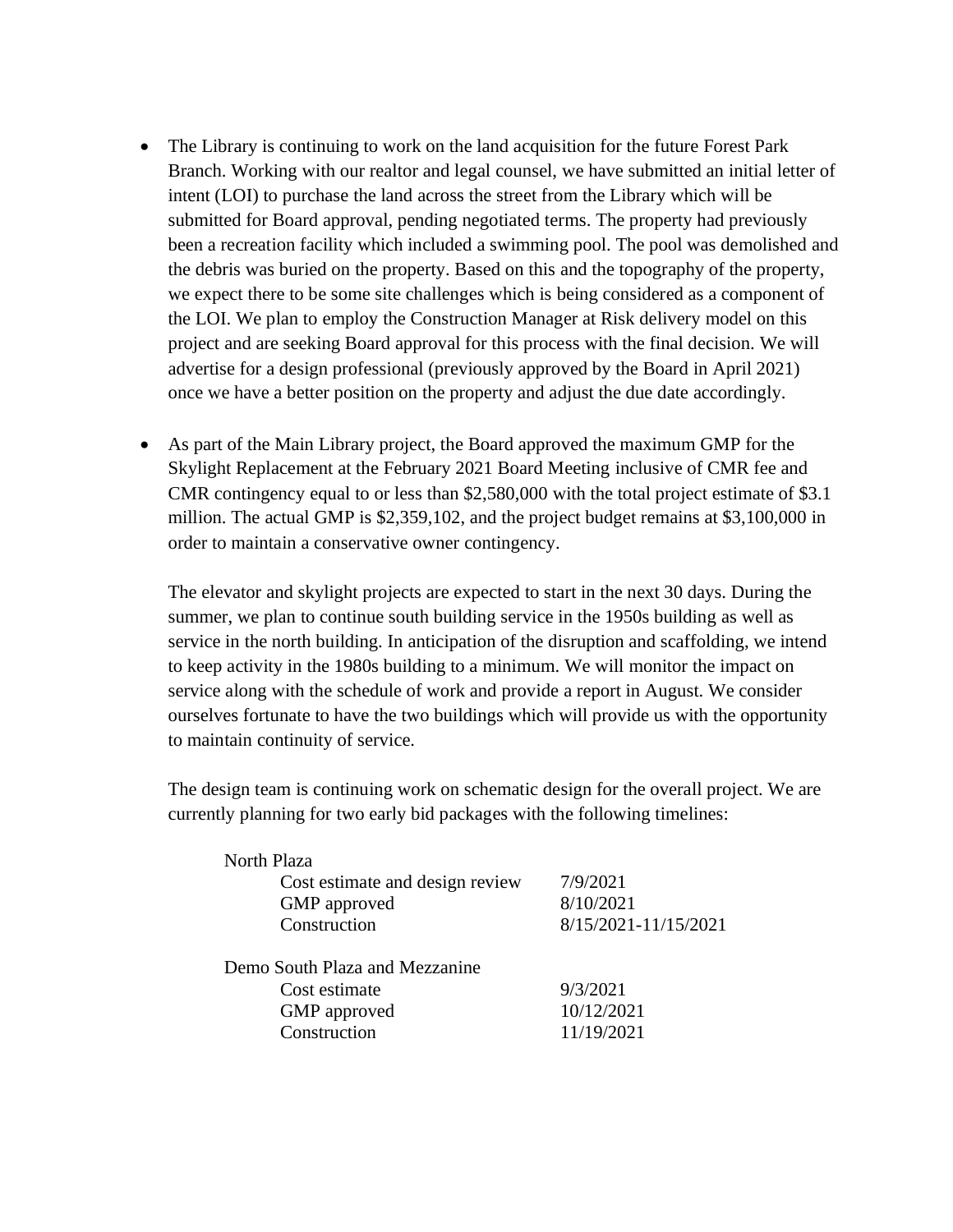We continue to investigate the options for relocation of the book fountain. The fountain is actually a tiled built-in structure, so it is not easily moved from the current location. The Library is considering several options and evaluating the best location to move it.

- We are still working on the final closeout documentation with a few punch list items remaining for the Price Hill Branch Accessibility project. We recently received lien notices from two subcontractors of Jostin Construction and are working with the Hamilton County Prosecutor's Office to prepare the appropriate responses in accordance with the Ohio Revised Code.
- The Anderson Branch Refresh project is on schedule with completion expected in mid-June.
- Although the Energy Retrofit project is complete, we are still working through closeout documentation, punch list items and an open change order with one contractor. As noted in the April 2021 Board report, the Library received a request from a contractor to meet about some concerns they had related to the project. We met with them virtually on April 8, 2021. In response to their request, we have initiated a change order review with JS Held and on April 14, 2021, we received a formal request for mediation from a law firm on behalf of the contractor. The results of the review by JS Held substantiated the position of the engineer on the project that there was no basis for a change order. The Hamilton County Prosecuting Attorney's Office is preparing a response to the formal mediation request, and the Library is sending the contractor a letter summarizing these items.
- During the pandemic, the need for usable outdoor space has become a priority for continuity of quality Library service. We are fortunate that a generous donor has made a recurring donation to the Foundation to benefit the Mariemont Branch. With the anticipated proceeds as a funding source, the Library is finalizing the design to put a glass roof over the exterior courtyard at Mariemont. This project will also include an accessibility ramp. The project will be bid in June with work commencing shortly thereafter. The project is expected to be completed at the end of 2021. The contract is expected to be confirmed at the August 2021 Board meeting.

#### **HUMAN RESOURCES COMMITTEE REPORT**

Ms. Allen introduced Michelle Matthews.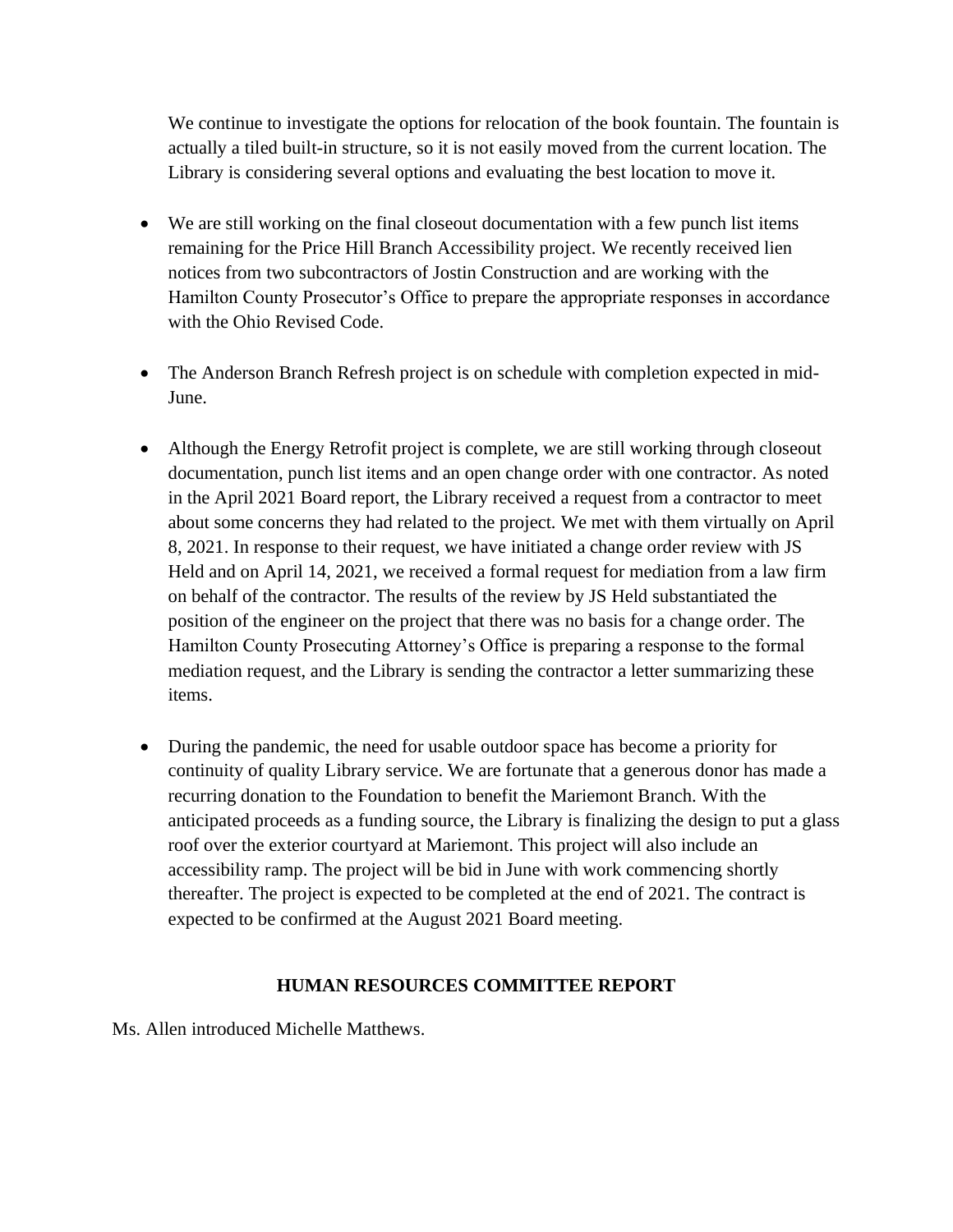Human Resources Manager, Michelle Matthews spoke about the Library's Diversity, Equity and Inclusion (DEI) work and her role in guiding the organization through the safest possible return to service during the pandemic.

Ms. Allen reported that:

• Preparation for the 2022 renewal of medical and voluntary benefits has begun. Similar to last year, a Benefits Task Force of staff members will be formed to offer transparency, understanding, and effective communication around this renewal process.

Ms. Redden reported that:

• As mentioned in the April Board Report, a Compensation Review, led by compensation consultant, Segal Group, continues as a part of a coordinated Investing in Staff initiative. After conducting a market survey with peer competitors to serve as a benchmark and collecting Job Description Questionnaires from staff, Segal is currently in the process of drafting a proposed classification structure. Weekly meetings between the Compensation Review Work Group and Segal continue as considerations around this new structure are discussed. Once a framework for the classification structure has been established, Segal will begin to construct a proposed salary structure to discuss with the team. The project continues to progress and is on schedule to deliver final recommendations in Fall 2021.

# **DEVELOPMENT COMMITTEE REPORT**

Ms. Kohnen reported that:

- The Library's Development Office has been the grateful recipient of several gifts since February including significant gifts from the family of Rosan Roudabush for the Symmes Township Branch Library. Trustees from the David and Ann N. Early Foundation are excited by and committed to the Library's plans for the Mariemont Branch Library and a new enclosed patio space. The annual funding provided by the Foundation will support the improvements for this project.
- Several applications for funding have been submitted by the Library Foundation and are being reviewed. Two applications of note would support new initiatives for the Library, the creation of a TechMobile (i.e., a new mobile TechCenter styled service point that would go to library deserts in our community) and Connected Learning Laboratory for youth and teens at the Deer Park Branch Library.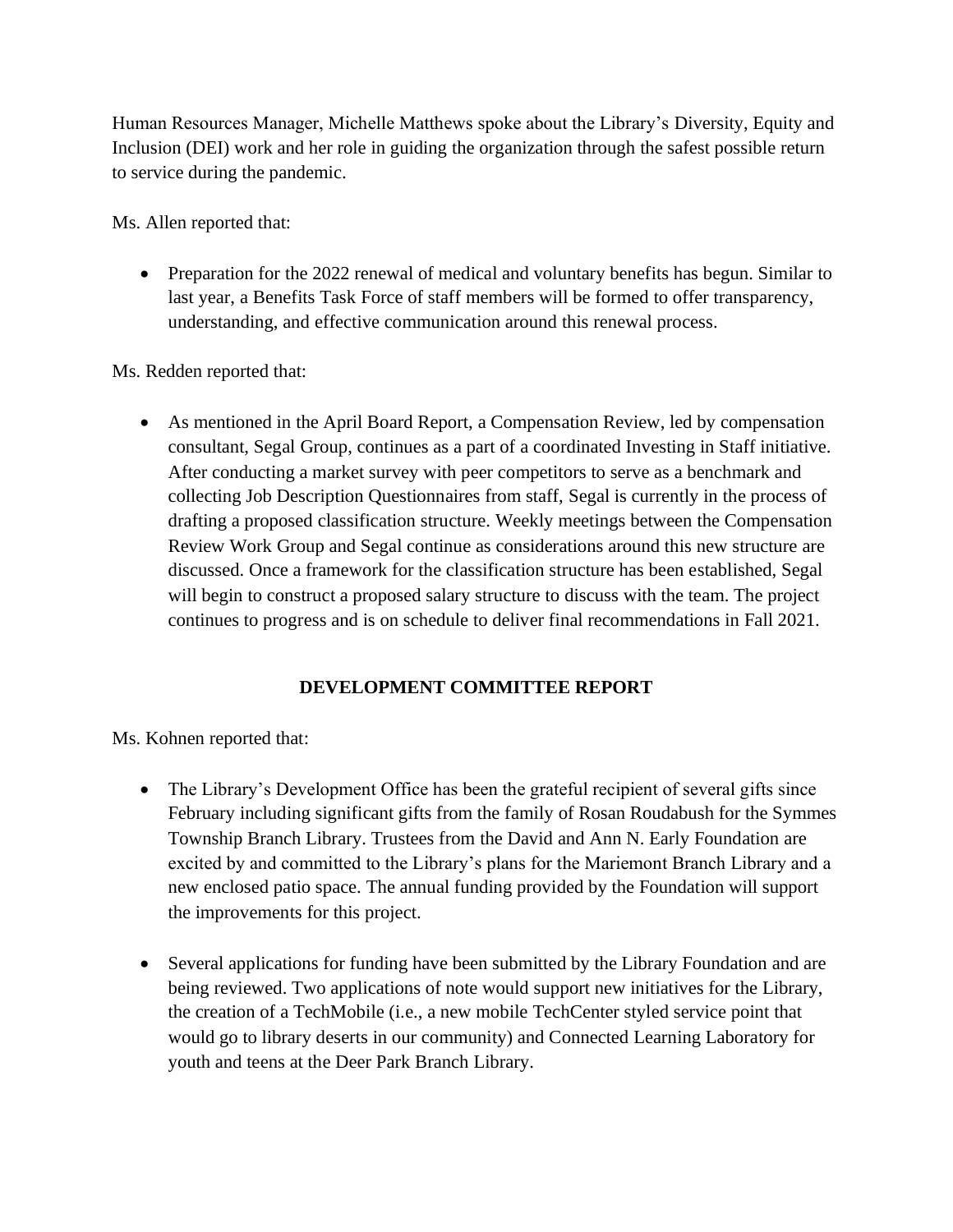• At their recent board meeting, the Friends approved annual support for the Library at levels consistent with the past two years, despite the financial challenges presented by the pandemic. The Friends also updated their Code of Regulations to include term limits and other organizational governance best practices and welcomed a new slate of officers.

Donate Days at Branches return in June and July from 9 a.m. to noon, with the following locations hosting these events:

- $\circ$  Madeira Branch, June 6<sup>th</sup>
- $\circ$  Forest Park Branch, June 12<sup>th</sup>
- $\circ$  Deer Park Branch, June 28<sup>th</sup>
- $\circ$  Green Township Branch, July 24<sup>th</sup>
- The Anderson Township Library Association has enthusiastically supported using proceeds from the Library's non-expendable fund to support the Anderson Branch refresh. The new "Quiet Room" will be named the Anderson Township Library Association Quiet Room" in recognition of their financial support for the branch. After a successful late summer sale in 2020, ATLA will again host an outdoor sale at Burger Farm and Garden Center on August  $7<sup>th</sup>$  and  $8<sup>th</sup>$ .

# **OPERATIONS COMMITTEE REPORT**

Ms. Kohnen reported that:

- A committee of Library staff has been studying the Library's suspension of fines for overdue materials during the pandemic to see if the effort is meeting the intended goals, which include:
	- o Expedite and improve customer service;
	- o Reduce stress on customers;
	- o Address inequities;
	- o Reinforce the Library as a dynamic force in the community.

Preliminary results indicate success in all four areas, with customers generally appreciative of the service and more likely to return long-overdue items. Frontline public service staff are pleased with the improved customer interactions and are now able to use their time more efficiently. The staff committee has verified that suspension of fines for overdue materials appears to be an increasing trend among our peers, both geographically and among systems with similar budgets and service areas. A formal recommendation will be provided for the August 2021 Board meeting.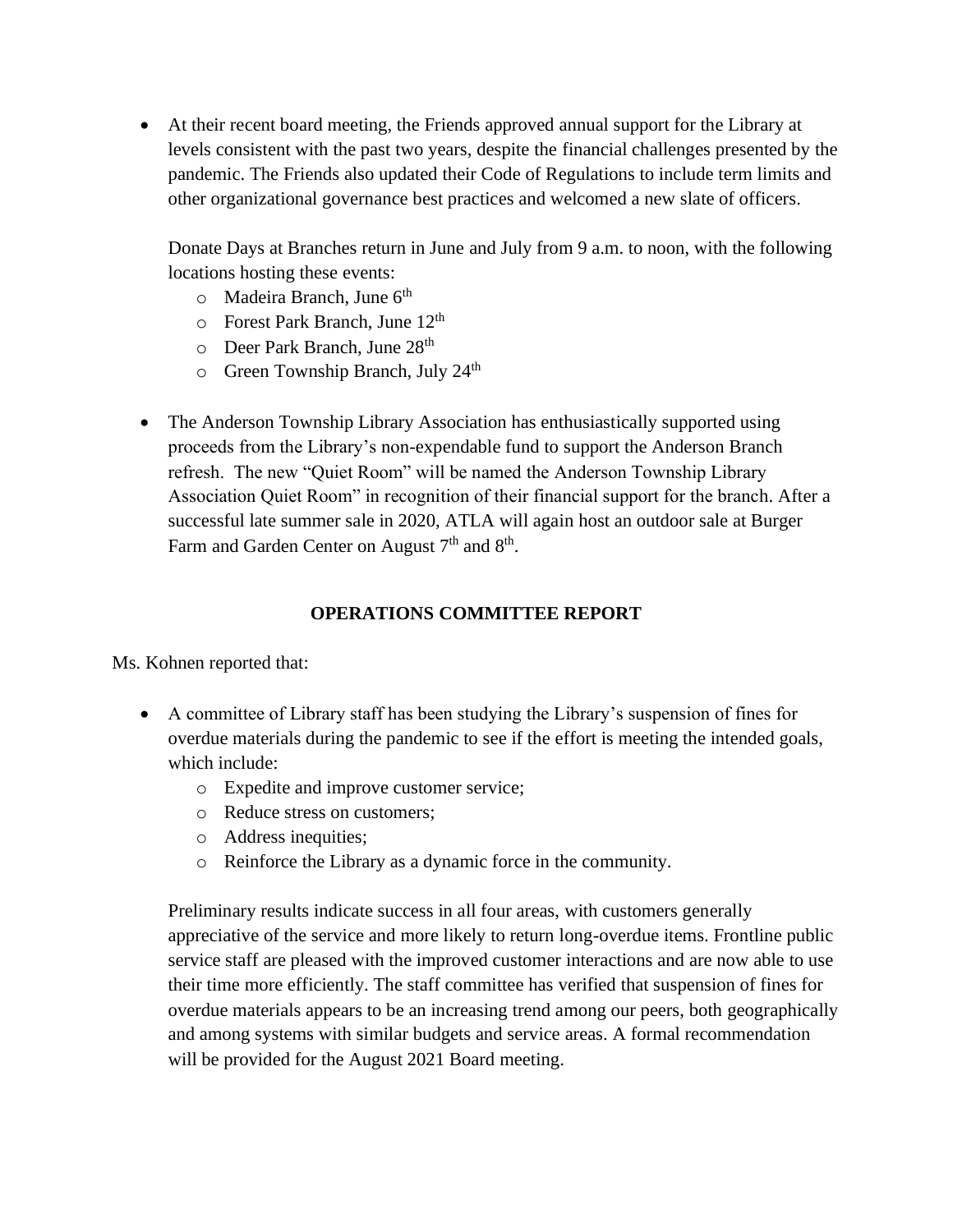- As described in the February 2021 Board Report, our Library began a partnership with the United Way to provide Free Tax Preparation for the 2020 tax year, building upon the Library's longstanding relationship with AARP, which is also a United Way partner. At the four branches where we initiated an in-person volunteer partnership with the United Way, volunteers assisted over 420 taxpayers, helped them secure over \$615,000 in refunds, and saved them approximately \$84,000 in tax preparation fees. We also continued our partnership with AARP at the Main Library, offered enhanced tax coaching at Bond Hill, North Central, St. Bernard, and Westwood, and offered free, webbased filing software at every Library location, along with general telephone assistance through our Virtual Information Center.
- The Avondale Branch will partner with the University of Cincinnati's History Department and The Center for the City in a community-engaged public history planning process. The project, led by UC History Professor Anne Delano Steinert, will enable Avondale residents to preserve and share their local history. Dr. Steinert has received a grant to fund this process and will be working with Avondale Branch Library staff and residents to capture the unique and rich history of the Avondale community.

### **STRATEGY COMMITTEE REPORT**

Mrs. LaMacchia reported that:

- This spring we developed partnerships with the City of Cincinnati Health Department and Hamilton County Public Health to provide equitable access to free, walk-up vaccination sites. Since May 2021, our health partners have provided 159 vaccinations at five branches, often providing a choice of J&J or Pfizer. We have 10 additional branch libraries scheduled to provide walk-up vaccinations across the county through August 2021.
- A Madisonville Community Feedback session was held virtually on May 18. Community members met with representatives from CHPL and GBBN Architects for an update and overview of the project so far, and also gathered customer feedback in advance of design work beginning. Another session was held virtually on May 25 with local small business owners for an informal conversation to explore how the new branch could best support small businesses. The event was co-hosted by the Madisonville Business Chamber. Dot surveys are also being used to learn about community members' needs.

Additionally, work with staff and leadership of the Main Library is taking place throughout June to discuss planned renovations and make overs of the  $1<sup>st</sup>$  floor South building. The Library is also engaging community and local stakeholders and experts in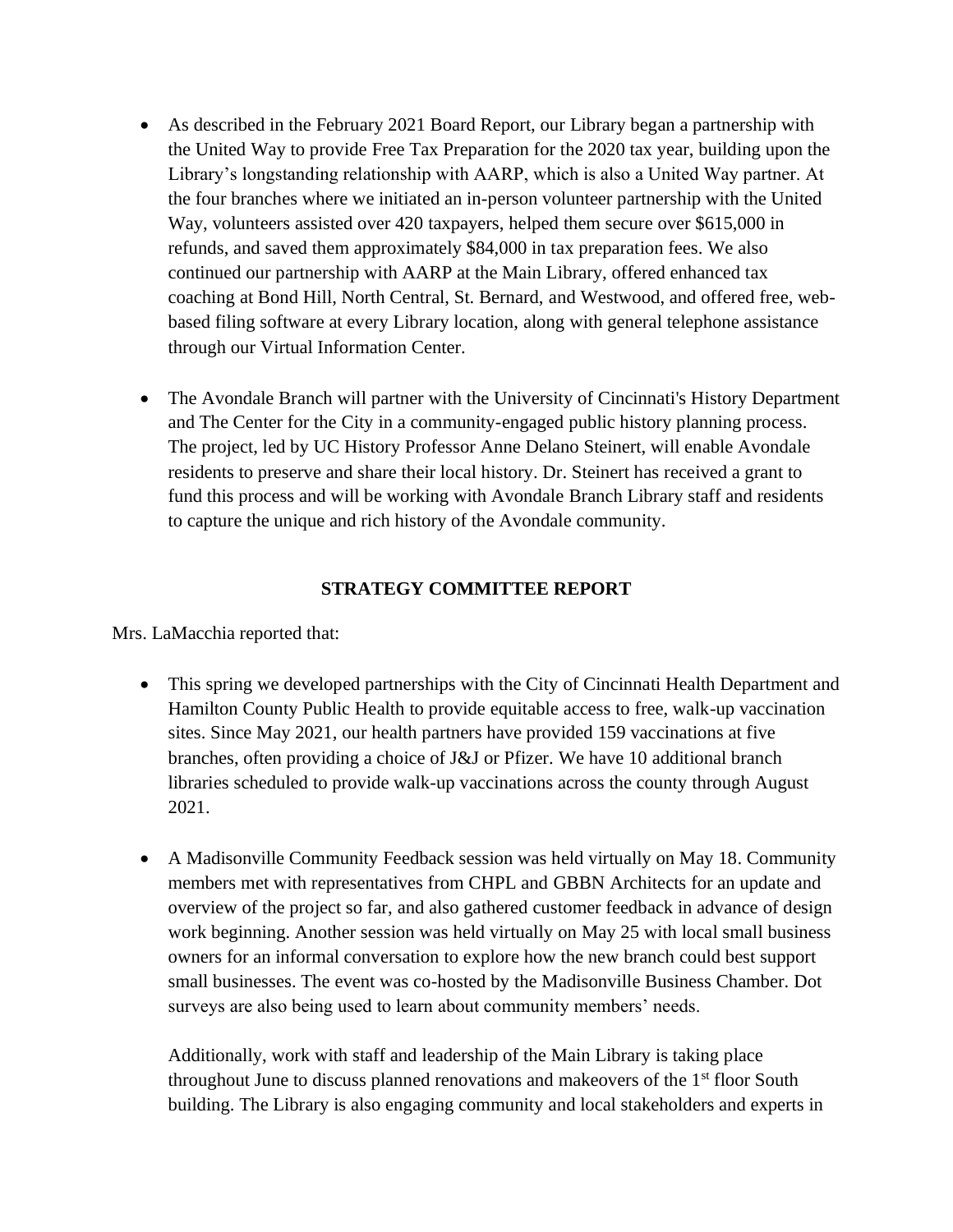planning and management of outdoor spaces for input about our Main Library Plaza redesign. This includes an upcoming visit from the Champlin/Group4/MKSK team onsite later this week.

- Adult Education Classes: 39 virtual classes will be offered during the summer with topics ranging from English Level Two to classes on Career Development. Examples include:
	- o I Need a Resume
	- $\circ$  Parenting for the 21<sup>st</sup> Century
	- o Summer Blooms of Cincinnati
	- o New Collar Jobs
	- o Organize your Life with Apps
- Every Child Ready to Read Summer Series: Eight virtual *Every Child Ready to Read* sessions that target children (birth to five years old) and parents/caregivers. Sessions will cover early literacy skills along with basic math and science concepts.
- On April 30, City Council Member Steve Goodin and Congress Member Steve Chabot joined us for a tour of the Price Hill Branch. During Congress Member Chabot's visit, Paula Brehm-Heeger spoke to him about the [Build America's Libraries Act.](http://www.ala.org/advocacy/buildlibraries)
- Discover Summer 2021 launched on June 1 and is aimed at youth ages 0 through 18.
	- o The Library has partnered with 12 other local organizations to develop summer learning booklets.
	- o June 1-July 31, every youth 18 and under who visits a library branch may receive a summer booklet, a free book, a take & make activity, and an early literacy calendar for PreK families.
	- o Youth who finish 5 activities from their booklet may return to the Library to enter a grand prize drawing at their branch.
	- o Meals for youth will be provided at select locations.
- Discover Summer is made possible through the support of our donors, including the Friends of the Library and the Library Foundation.
- In addition to Discover Summer, Library staff are offering a variety of programs for all ages both in-person and online. Key highlights include:
	- o In Person Memory Cafes for Adults, June 8 and July 13 at the Harrison Branch, June 21 at the Green Township Branch
	- o Virtual Graphic Novel Book Club for Kids, June 23, 4:30 p.m.
	- o In Person InsideOut: An Affirming Epiphany for LGBTQIA+ Adults and Teens, June 26, 2 p.m. at the Price Hill Branch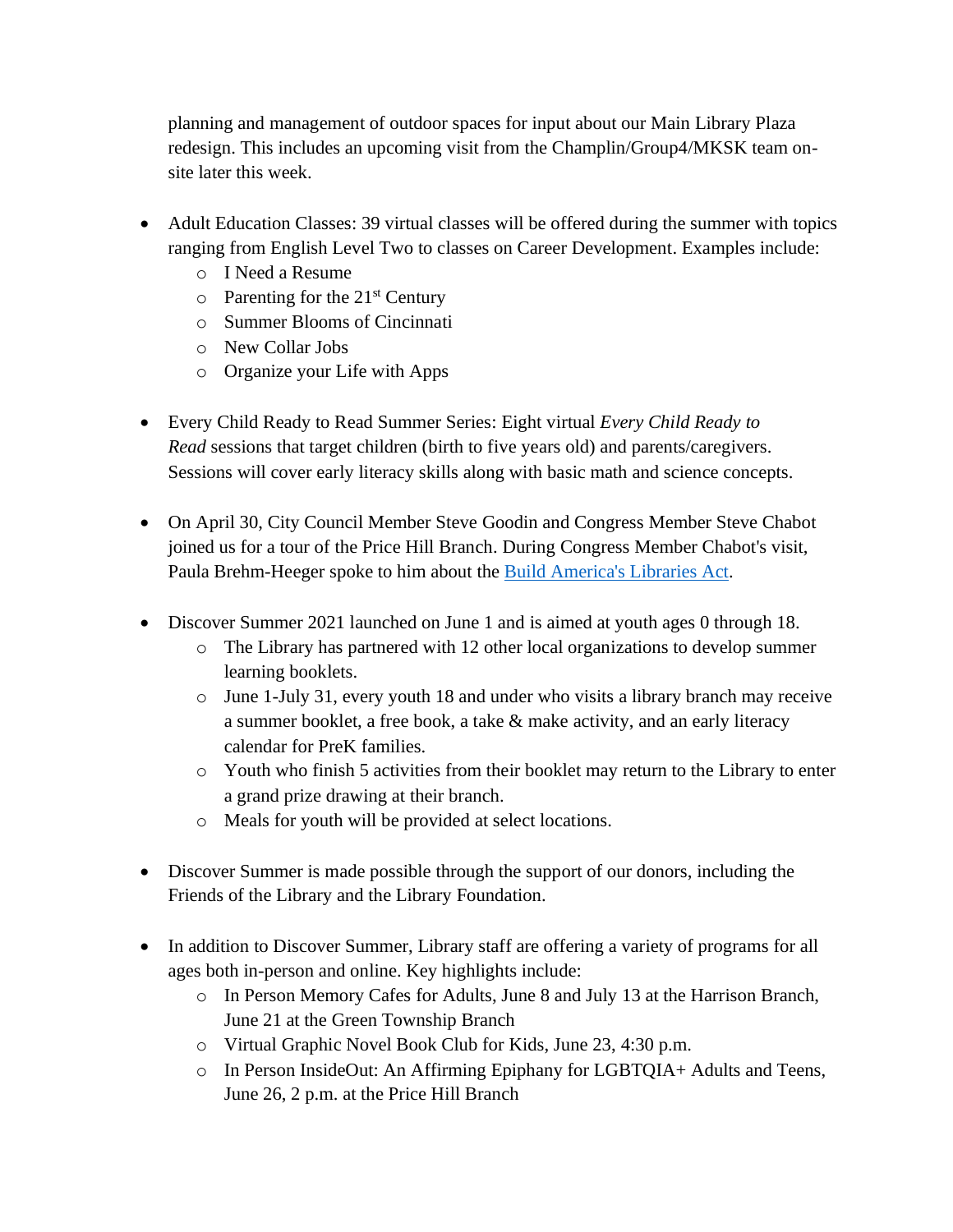- o Virtual Word Play Games for Tweens, July 6, 3 p.m.
- o Outdoor Teen Chef, July 22, 1 p.m. at the Madisonville Branch
- Downtown Cincinnati will celebrate the grand re-opening of Court Street on June 10 from 4 – 9 p.m. The Library has activities planned to tie into this celebration. Staff members will staff tables on Vine Street featuring various activities, such as a dot survey to get community feedback about what they'd like to see in a re-envisioned Vine Street Plaza, and the chance to make some LED cicada buttons.
- The [Marketing report](https://go.boarddocs.com/oh/plch/Board.nsf/files/C3LU62772B90/$file/Marketing%20Report%20April_May.pdf) (also in the Consent Agenda items.)

### **TECHNOLOGY COMMITTEE REPORT**

Mr. Olson reported that:

- The cybersecurity project we announced in February 2021 focused on implementing multifactor authentication for Office 365 across all staff computers, has been completed. Multifactor authentication is an effective means of keeping login and account information safe by requiring more than a username and password. Over 80% of hacking-related breaches are caused by stolen or weak passwords.
- As part of ongoing cybersecurity efforts, and to keep up with the latest Microsoft features, our Computer Services Department completed a project to upgrade every computer in the Library to the latest version of Windows 10. After several months of testing to ensure compatibility, the upgrade was deployed across all 42 locations from March through May. Despite challenges with remote staff computers, over 2,300 computers were upgraded successfully.
- On March 17th, after robust testing, Computer Services implemented a new program, PatchMyPC. This tool integrates into our existing Microsoft Configuration Manager and allows us to automatically update almost all of the third-party applications used by the Library, such as Zoom, Firefox, and Adobe Reader, across all workstations. For example, if Google were to release a new version of Chrome that fixes a security vulnerability on Tuesday, the entire library system would have it installed by Wednesday evening.
- On Monday June 1, Outreach Services returned to personalized door-to-door delivery of library materials to long-term care facilities after a year of simply delivering books, DVDs and CDs to lobbies. Residents and staff of these facilities are thrilled with the return of this service. The Outreach staff interacted directly with 78 residents at 7 facilities on June 1, including Twin Lakes, the Seasons, and Montgomery Care.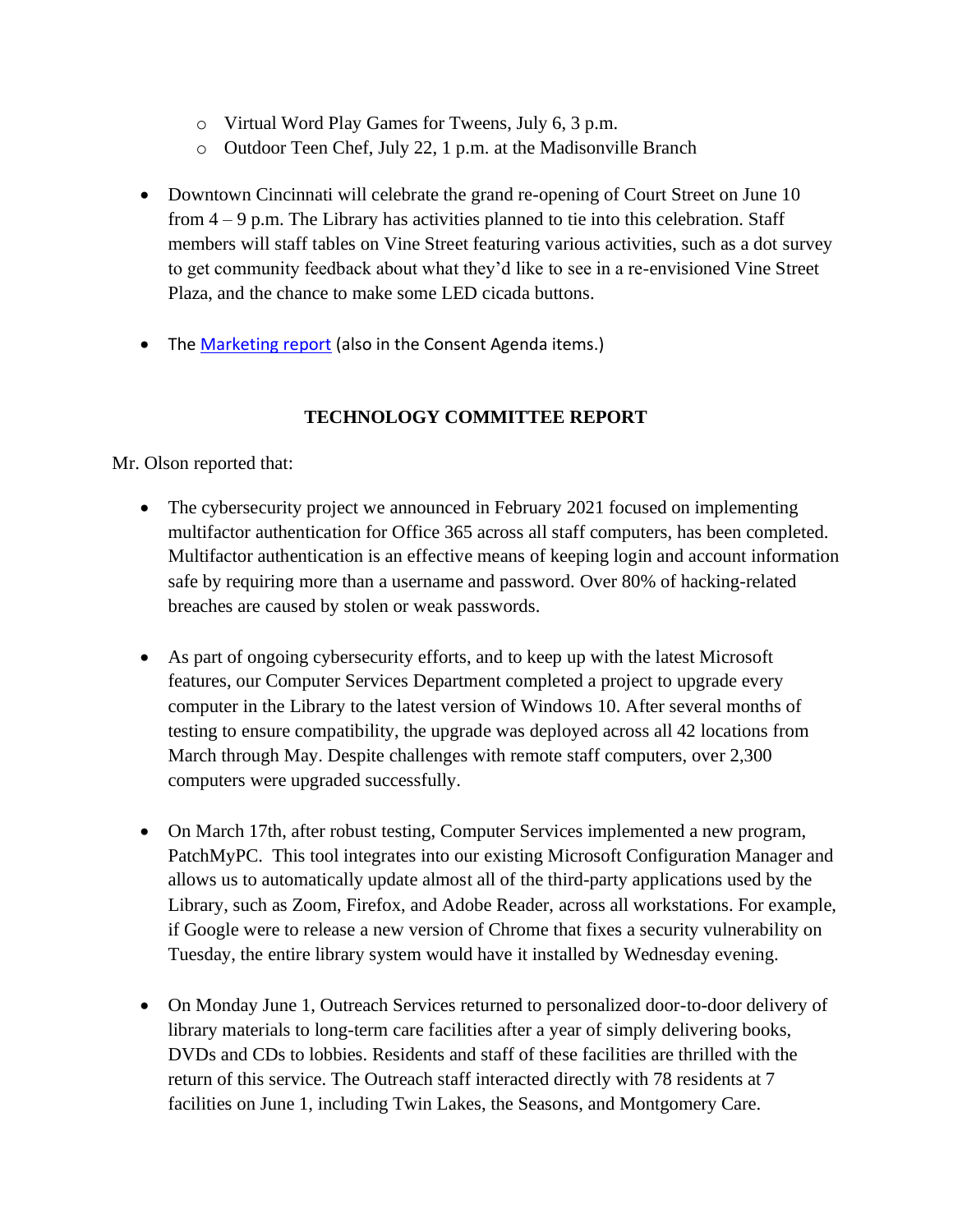# *CONSENT AGENDA ITEMS*

Mrs. LaMacchia moved the Board approve the consent agenda as follows:

- Minutes of the Regular Meeting held April 20, 2021.
- Monthly Financial Reports for the periods ending April 30, 2021 and May 31, 2021.
- Marketing Board Report April 2021 and May 2021.
- Contributions, Gifts, and Donations April 1, 2021 May 31, 2021

| CONTRIBUTIONS, GIFTS, AND DONATIONS RECEIVED GREATER THAN \$1000 |                                     |                                                        |           |  |
|------------------------------------------------------------------|-------------------------------------|--------------------------------------------------------|-----------|--|
| April 1, 2020 - May 31, 2021                                     |                                     |                                                        |           |  |
|                                                                  |                                     |                                                        |           |  |
|                                                                  | 44295 Library Foundation            | Program Support - Westwood Branch                      | 1,087.75  |  |
|                                                                  | 44314 Friends of the Public Library | Support for Programs                                   | 30,000.00 |  |
|                                                                  | 44342 Roudabush Residence Trust     | Support for Symmes Branch in memory of Rosan Roudabush | 2,500.00  |  |

• Personnel Change Report reflects changes through May 15, 2021.

| <b>Personnel Change Report</b> |                    |                          |                     |            |              |                  |  |
|--------------------------------|--------------------|--------------------------|---------------------|------------|--------------|------------------|--|
|                                |                    |                          |                     |            |              | <b>EFFECTIVE</b> |  |
| <b>ACTION</b>                  | <b>FULL NAME</b>   | <b>JOB TITLE</b>         | <b>AGENCY</b>       | <b>FTE</b> | <b>GRADE</b> | <b>DATE</b>      |  |
| Appointment                    | Gordon, Ryan J     | Shelver                  | Price Hill Branch   | 0.30       | 01           | 03/21/2021       |  |
| Appointment                    | Mays, Josie L      | Shelver                  | Price Hill Branch   | 0.30       | 01           | 03/21/2021       |  |
| Appointment                    | Nash, Anna M       | Library Customer Adviser | Price Hill Branch   | 0.60       | 04           | 03/21/2021       |  |
| Appointment                    | Wilson, Mishka M   | Library Customer Adviser | Price Hill Branch   | 0.50       | 04           | 03/21/2021       |  |
|                                |                    | <b>Customer Service</b>  |                     |            |              |                  |  |
| Appointment                    | Carson, Deborah V  | Substitute               | Service             | 0.725      | 04           | 04/04/2021       |  |
| Appointment                    | Cheng, Andy L      | Library Customer Adviser | Westwood Branch     | 0.50       | 04           | 04/04/2021       |  |
| Appointment                    | Chittock, Sharon G | Library Customer Adviser | Clifton Branch      | 0.50       | 04           | 04/04/2021       |  |
| Appointment                    | Jones, Yancey H    | <b>Monitor Mentor</b>    | College Hill Branch | 0.375      | 07           | 04/04/2021       |  |
|                                |                    |                          | Miami Township      |            |              |                  |  |
| Appointment                    | Moore, Jennifer J  | Library Customer Adviser | <b>Branch</b>       | 0.50       | 04           | 04/04/2021       |  |
| Appointment                    | Reitz, Isabelle O  | Shelver                  | Madeira Branch      | 0.30       | 01           | 04/04/2021       |  |
|                                |                    | <b>Customer Service</b>  |                     |            |              |                  |  |
| Appointment                    | Swanger, Austin W  | Substitute               | Service             | 0.725      | 04           | 04/04/2021       |  |
| Appointment                    | Davidson, Joseph K | Library Customer Adviser | Anderson Branch     | 0.60       | 04           | 04/18/2021       |  |
| Appointment                    | Ervin, Jeremy R    | Library Customer Adviser | Anderson Branch     | 0.60       | 04           | 04/18/2021       |  |
|                                | McGovney, Hannah   |                          |                     |            |              |                  |  |
| Appointment                    | M                  | Library Customer Adviser | Cheviot Branch      | 0.50       | 04           | 04/18/2021       |  |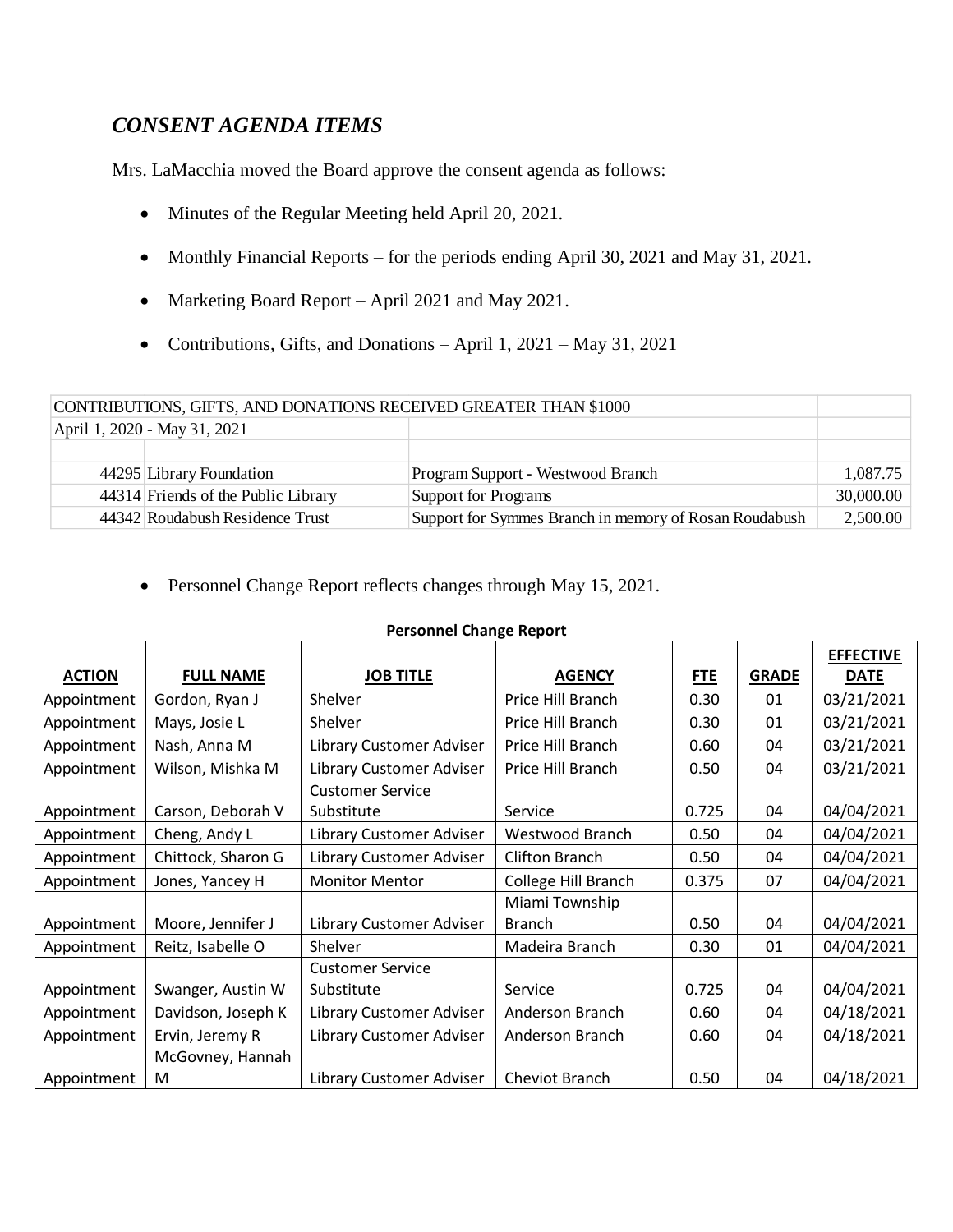| <b>Personnel Change Report</b> |                      |                          |                        |            |                  |             |
|--------------------------------|----------------------|--------------------------|------------------------|------------|------------------|-------------|
|                                |                      |                          |                        |            | <b>EFFECTIVE</b> |             |
| <b>ACTION</b>                  | <b>FULL NAME</b>     | <b>JOB TITLE</b>         | <b>AGENCY</b>          | <b>FTE</b> | <b>GRADE</b>     | <b>DATE</b> |
|                                |                      |                          | Mt. Washington         |            |                  |             |
| Appointment                    | O'Connell, Ivy L     | Library Customer Adviser | <b>Branch</b>          | 0.50       | 04               | 04/18/2021  |
|                                |                      |                          | Mt. Washington         |            |                  |             |
| Appointment                    | Pinson, William D    | Shelver                  | <b>Branch</b>          | 0.30       | 01               | 04/18/2021  |
| Appointment                    | Willard, Stephen K   | Library Customer Adviser | Price Hill Branch      | 0.50       | 04               | 04/18/2021  |
| Appointment                    | Clemons, Bethany K   | Library Customer Adviser | <b>Blue Ash Branch</b> | 0.50       | 04               | 05/02/2021  |
|                                |                      |                          | Symmes Township        |            |                  |             |
| Appointment                    | Edwards, Darryn M    | Library Customer Adviser | <b>Branch</b>          | 1.00       | 04               | 05/02/2021  |
|                                |                      |                          | Sorting & Materials    |            |                  |             |
| Appointment                    | Garbsch, Grace E     | Shelver                  | Retrieval              | 0.60       | 01               | 05/02/2021  |
| Appointment                    | Girdler, Haley R     | Library Customer Adviser | <b>Blue Ash Branch</b> | 0.60       | 04               | 05/02/2021  |
|                                |                      |                          | Sorting & Materials    |            |                  |             |
| Appointment                    | Lovette, Korrin E    | Page                     | Retrieval              | 1.00       | 01               | 05/02/2021  |
|                                |                      |                          | <b>Monfort Heights</b> |            |                  |             |
| Appointment                    | McBride, Carol A     | Library Customer Adviser | <b>Branch</b>          | 0.50       | 04               | 05/02/2021  |
| Appointment                    | Thomas, Julie R      | Shelver                  | Madeira Branch         | 0.30       | 01               | 05/02/2021  |
| Appointment                    | Custer, Grace A      | Shelver                  | North Central Branch   | 0.30       | 01               | 05/13/2021  |
| Appointment                    | Berry, Mary J        | Library Customer Adviser | <b>Wyoming Branch</b>  | 0.50       | 04               | 03/21/2021  |
| Appointment                    | Lowe, Uneek V        | <b>Monitor Mentor</b>    | Madisonville Branch    | 0.375      | 07               | 04/18/2021  |
| Appointment                    | Froehle, Joseph A    | <b>HVAC Technician</b>   | <b>HVAC Services</b>   | 1.00       | 06               | 05/02/2021  |
| Appointment                    | Heindel, Kim C       | Shelver                  | Hyde Park Branch       | 0.30       | 01               | 05/02/2021  |
| Appointment                    | Schultz, Juli L      | Shelver                  | Sharonville Branch     | 0.30       | 01               | 05/02/2021  |
| Appointment                    | Thomas, Jessica R    | Shelver                  | Harrison Branch        | 0.30       | 01               | 05/02/2021  |
| Change                         | Coleman, Mary E      | Library Customer Adviser | Groesbeck Branch       | 0.60       | 04               | 03/21/2021  |
| Change                         | Parrott, James       | Library Customer Adviser | West End Branch        | 1.00       | 04               | 03/21/2021  |
| Change                         | Randolph, Isabella J | Library Customer Adviser | Madeira Branch         | 1.00       | 04               | 03/21/2021  |
| Change                         | Bour, Peter T        | Library Customer Adviser | Forest Park Branch     | 1.00       | 04               | 04/04/2021  |
| Change                         | Clark, Kelsey N      | Library Customer Adviser | St Bernard Branch      | 1.00       | 04               | 04/18/2021  |
|                                |                      |                          | Sorting & Materials    |            |                  |             |
| Change                         | Ellis, Ge'Ana L      | Page                     | Retrieval              | 1.00       | 01               | 04/18/2021  |
|                                |                      |                          | Symmes Township        |            |                  |             |
| Change                         | Williams, Sara N     | Library Customer Adviser | <b>Branch</b>          | 1.00       | 04               | 04/18/2021  |
| Change                         | Kneer, Andrew D      | Library Customer Adviser | Clifton Branch         | 1.00       | 04               | 05/02/2021  |
| Change                         | Jones, Janie L       | Library Customer Adviser | North Central Branch   | 1.00       | 04               | 03/21/2021  |
| Change                         | Eugair, Karen A      | Youth Librarian          | Pleasant Ridge Branch  | 1.00       | 07               | 04/04/2021  |
| Change                         | Powers, James C      | Youth Librarian          | Norwood Branch         | 1.00       | 07               | 04/04/2021  |
| Change                         | Drake, Tiffany N     | Library Customer Adviser | Cheviot Branch         | 1.00       | 04               | 05/02/2021  |
| Change                         | Ramsey, Julie A      | Library Customer Adviser | Blue Ash Branch        | 1.00       | 04               | 05/02/2021  |
|                                |                      |                          | Mt. Washington         |            |                  |             |
| Departure                      | Stark, Piper G.      | Shelver                  | <b>Branch</b>          | 0.30       | 01               | 03/22/2021  |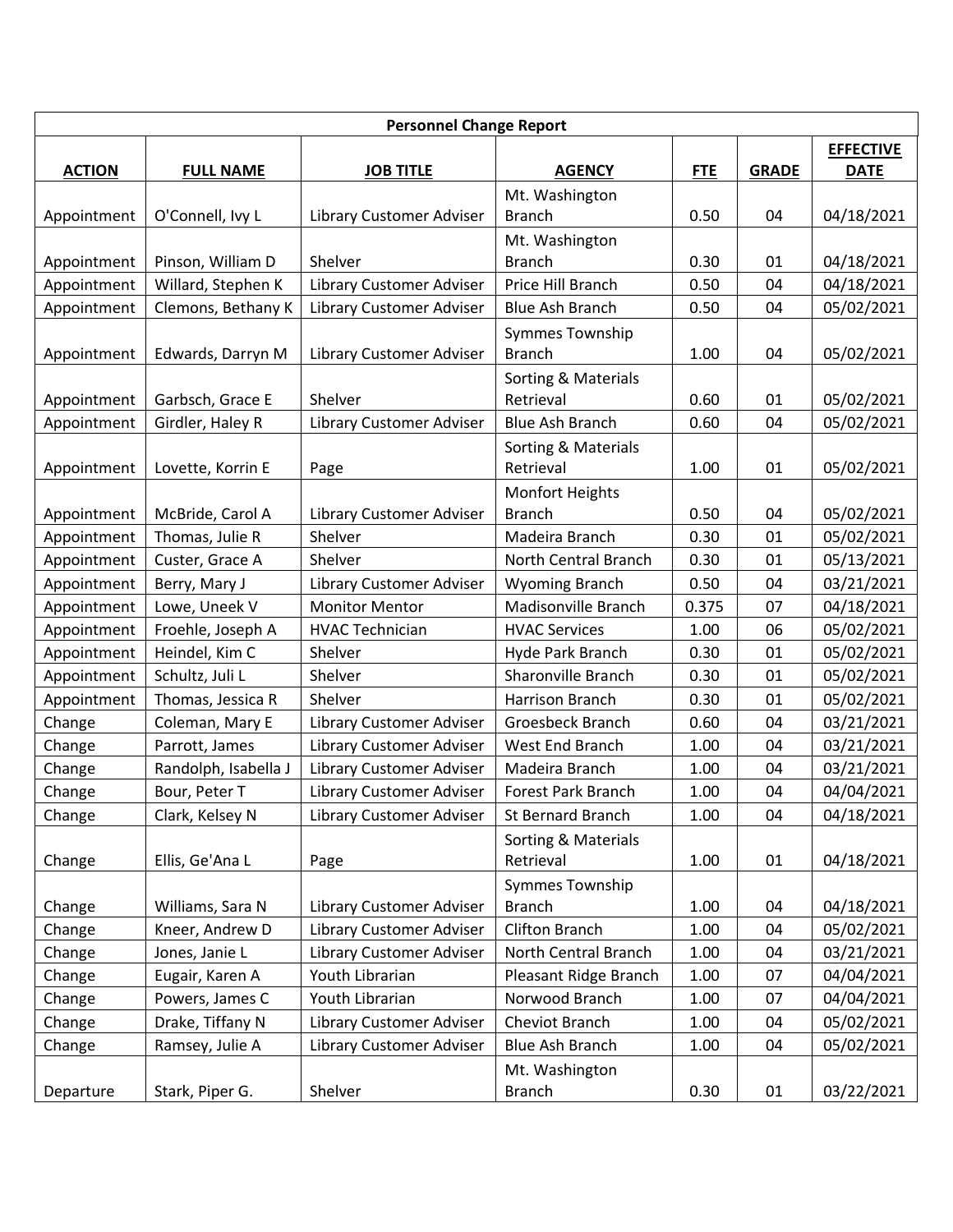| <b>Personnel Change Report</b> |                             |                                 |                         |            |              |                  |
|--------------------------------|-----------------------------|---------------------------------|-------------------------|------------|--------------|------------------|
|                                |                             |                                 |                         |            |              | <b>EFFECTIVE</b> |
| <b>ACTION</b>                  | <b>FULL NAME</b>            | <b>JOB TITLE</b>                | <b>AGENCY</b>           | <b>FTE</b> | <b>GRADE</b> | <b>DATE</b>      |
| Departure                      | Williams, Joey K.           | Library Customer Adviser        | Oakley Branch           | 0.50       | 04           | 03/26/2021       |
| Departure                      | Foster, Craig A.            | Electrician                     | <b>HVAC Services</b>    | 1.00       | 06           | 03/26/2021       |
| Departure                      | Beck, Tyler D.              | <b>HVAC Technician</b>          | <b>HVAC Services</b>    | 1.00       | 06           | 03/30/2021       |
|                                | Holloway, Sherrie           |                                 |                         |            |              |                  |
| Departure                      | S.                          | Library Customer Adviser        | <b>Bond Hill Branch</b> | 0.50       | 04           | 04/02/2021       |
| Departure                      | Suesberry, Evelyn L.        | <b>Library Customer Adviser</b> | College Hill Branch     | 0.50       | 04           | 04/02/2021       |
| Departure                      | Nash, Anna M.               | <b>Library Customer Adviser</b> | Price Hill Branch       | 0.60       | 04           | 04/10/2021       |
| Departure                      | Hosch, Dominique            | Library Customer Adviser        | Corryville Branch       | 0.50       | 04           | 04/15/2021       |
| Departure                      | Sheehy, Kelly L.            | <b>Content Specialist</b>       | Marketing               | 1.00       | 07           | 04/16/2021       |
| Departure                      | Ludke, Michael T.           | Library Customer Adviser        | Cheviot Branch          | 1.00       | 04           | 04/20/2021       |
|                                | Edwards Jr, Vincent         |                                 |                         |            |              |                  |
| Departure                      | Q.                          | Library Customer Adviser        | Popular Library         | 0.50       | 04           | 04/27/2021       |
| Departure                      | Eltahir, Salma              | Library Customer Adviser        | <b>Clifton Branch</b>   | 0.50       | 04           | 05/15/2021       |
| Departure                      | Lettner, Rachel T.          | Shelver                         | Mariemont Branch        | 0.30       | 01           | 05/05/2021       |
|                                |                             |                                 | Sorting & Materials     |            |              |                  |
| Departure                      | Davis, Marcie J.            | Shelver                         | Retrieval               | 0.50       | 01           | 03/23/2021       |
|                                |                             |                                 |                         |            |              |                  |
| Departure                      | Williams, Cara M.           | <b>Teen Librarian</b>           | Cheviot Branch          | 1.00       | 07           | 04/19/2021       |
|                                | Thompson,                   |                                 |                         |            |              |                  |
| Departure                      | Kimberly                    | Children's Librarian            | Cheviot Branch          | 1.00       | 07           | 04/19/2021       |
|                                | Chastain, Matthew           |                                 | Information             |            |              |                  |
| Departure                      | D.                          | PC Support Specialist           | Technology              | 1.00       | 06           | 04/15/2021       |
|                                |                             |                                 | Sorting & Materials     |            |              |                  |
| Change                         | Bertke, Dorothy A           | Page                            | Retrieval               | 1.00       | 01           | 05/02/2021       |
| Departure                      | McCray, Babette             | Shelver                         | College Hill Branch     | 0.30       | 01           | 05/02/2021       |
|                                |                             | Library Customer                | Miami Township          |            |              |                  |
| Promotion                      | Case, Jordan E              | Specialist                      | <b>Branch</b>           | 1.00       | 05           | 03/21/2021       |
|                                |                             | Library Customer                |                         |            |              |                  |
| Promotion                      | Felsheim, Miriam J          | Specialist                      | West End Branch         | 1.00       | 05           | 03/21/2021       |
|                                |                             | Library Customer                |                         |            |              |                  |
| Promotion                      | Larue, Robin                | Specialist                      | Loveland Branch         | 1.00       | 05           | 03/21/2021       |
|                                | Meineke, Danielle           |                                 |                         |            |              |                  |
| Promotion                      | M                           | Library Customer Adviser        | Madeira Branch          | 1.00       | 04           | 03/21/2021       |
|                                |                             | Library Customer                |                         |            |              |                  |
| Promotion                      | Napier, Zachary M           | Specialist                      | Pleasant Ridge Branch   | 1.00       | 05           | 03/21/2021       |
| Promotion                      |                             | Library Customer<br>Specialist  | Mariemont Branch        | 1.00       | 05           | 03/21/2021       |
|                                | Starr, Margaret E           |                                 |                         |            |              |                  |
|                                |                             | <b>Resource Sharing</b>         | Sorting & Materials     |            |              |                  |
| Promotion                      | Trame, Mary<br>Donnermeyer, | Specialist<br>Library Customer  | Retrieval               | 1.00       | 05           | 03/21/2021       |
| Promotion                      | Molly E                     | Specialist                      | Norwood Branch          | 1.00       | 05           | 04/04/2021       |
|                                |                             |                                 |                         |            |              |                  |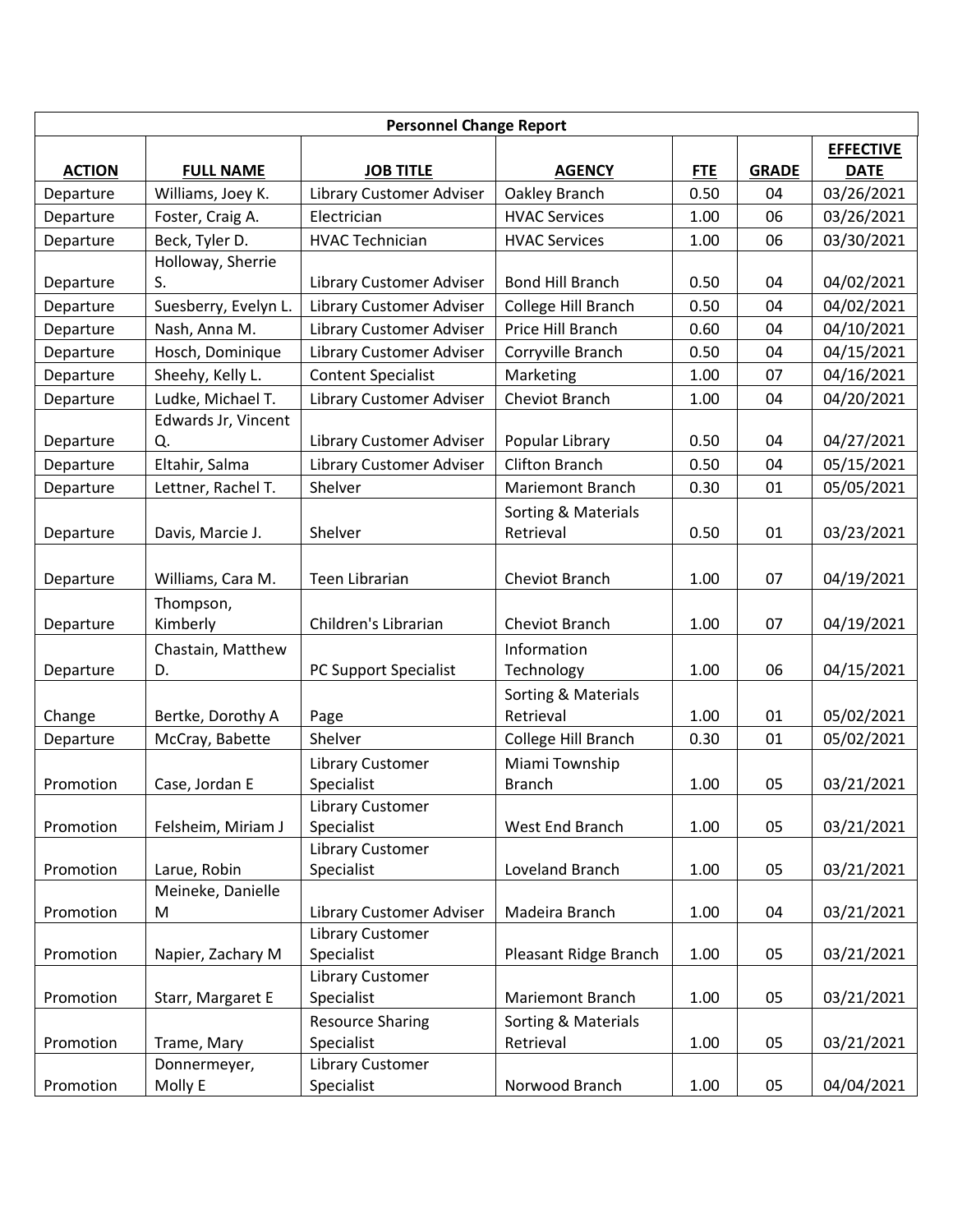|                   | <b>Personnel Change Report</b> |                                    |                        |            |              |                  |  |
|-------------------|--------------------------------|------------------------------------|------------------------|------------|--------------|------------------|--|
|                   |                                |                                    |                        |            |              | <b>EFFECTIVE</b> |  |
| <b>ACTION</b>     | <b>FULL NAME</b>               | <b>JOB TITLE</b>                   | <b>AGENCY</b>          | <b>FTE</b> | <b>GRADE</b> | <b>DATE</b>      |  |
|                   |                                | Library Customer                   |                        |            |              |                  |  |
| Promotion         | Harworth, Claire O             | Specialist                         | Elmwood Place Branch   | 1.00       | 05           | 04/04/2021       |  |
|                   |                                | Library Customer                   |                        |            |              |                  |  |
| Promotion         | Onan, Charles P                | Specialist                         | Northside Branch       | 1.00       | 05           | 04/04/2021       |  |
|                   |                                | <b>Library Customer</b>            | Monfort Heights        |            |              |                  |  |
| Promotion         | Saylor, Shelby E               | Specialist                         | <b>Branch</b>          | 1.00       | 05           | 04/04/2021       |  |
|                   | Zigelmier-Grosardt,            | Library Customer                   |                        |            |              |                  |  |
| Promotion         | Kourtney K                     | Specialist                         | Harrison Branch        | 1.00       | 05           | 04/04/2021       |  |
|                   | Grosardt, Marshall             | Library Customer                   |                        |            |              |                  |  |
| Promotion         | L                              | Specialist                         | Mt. Healthy Branch     | 1.00       | 05           | 04/18/2021       |  |
|                   |                                |                                    | Sorting & Materials    |            |              |                  |  |
| Promotion         | Mott, Samuelle A               | <b>Resource Sharing Adviser</b>    | Retrieval              | 1.00       | 04           | 04/18/2021       |  |
|                   | Christian-Budd,                | <b>Cataloging &amp; Processing</b> | Cataloging &           |            |              |                  |  |
| Promotion         | Michael                        | Manager                            | Processing             | 1.00       | 10           | 05/02/2021       |  |
|                   |                                | Library Customer                   |                        |            |              |                  |  |
| Promotion         | Gardiner, Julia                | Specialist                         | <b>Clifton Branch</b>  | 1.00       | 05           | 05/02/2021       |  |
|                   |                                | Library Customer                   |                        |            |              |                  |  |
| Promotion         | Harless, Clare E               | Specialist                         | Hyde Park Branch       | 1.00       | 05           | 05/02/2021       |  |
|                   |                                | Library Customer                   |                        |            |              |                  |  |
| Promotion         | Jariwala, Riya H               | Specialist                         | College Hill Branch    | 1.00       | 05           | 05/02/2021       |  |
|                   |                                | Library Customer                   |                        |            |              |                  |  |
| Promotion         | Winkle, Amanda J               | Specialist                         | Madeira Branch         | 1.00       | 05           | 05/02/2021       |  |
| Retirement        | Simon, Carolyn S.              | Library Customer Adviser           | <b>Blue Ash Branch</b> | 1.00       | 04           | 04/30/2021       |  |
|                   |                                |                                    |                        |            |              |                  |  |
| 03/21/21-05/15/21 |                                |                                    |                        |            |              |                  |  |

- Statistical Report for May 2021.
- Statistical Highlight Drive-Thru Service.
- Investment Report (summary of invested balances) as of May 31, 2021.

# The Public Library of Cincinnati and Hamilton County **Investment Summary as of May 31, 2021**

|                                | Amount<br>As of $04/30/2021$ | Amount<br>As of $05/31/2021$ |
|--------------------------------|------------------------------|------------------------------|
| <b>Fifth Third Investment:</b> |                              |                              |
| General Fund                   | \$6,500,000.00               | \$6,500,000.00               |
| Building and Repair            | \$13,245,000.00              | \$13,245,000.00              |